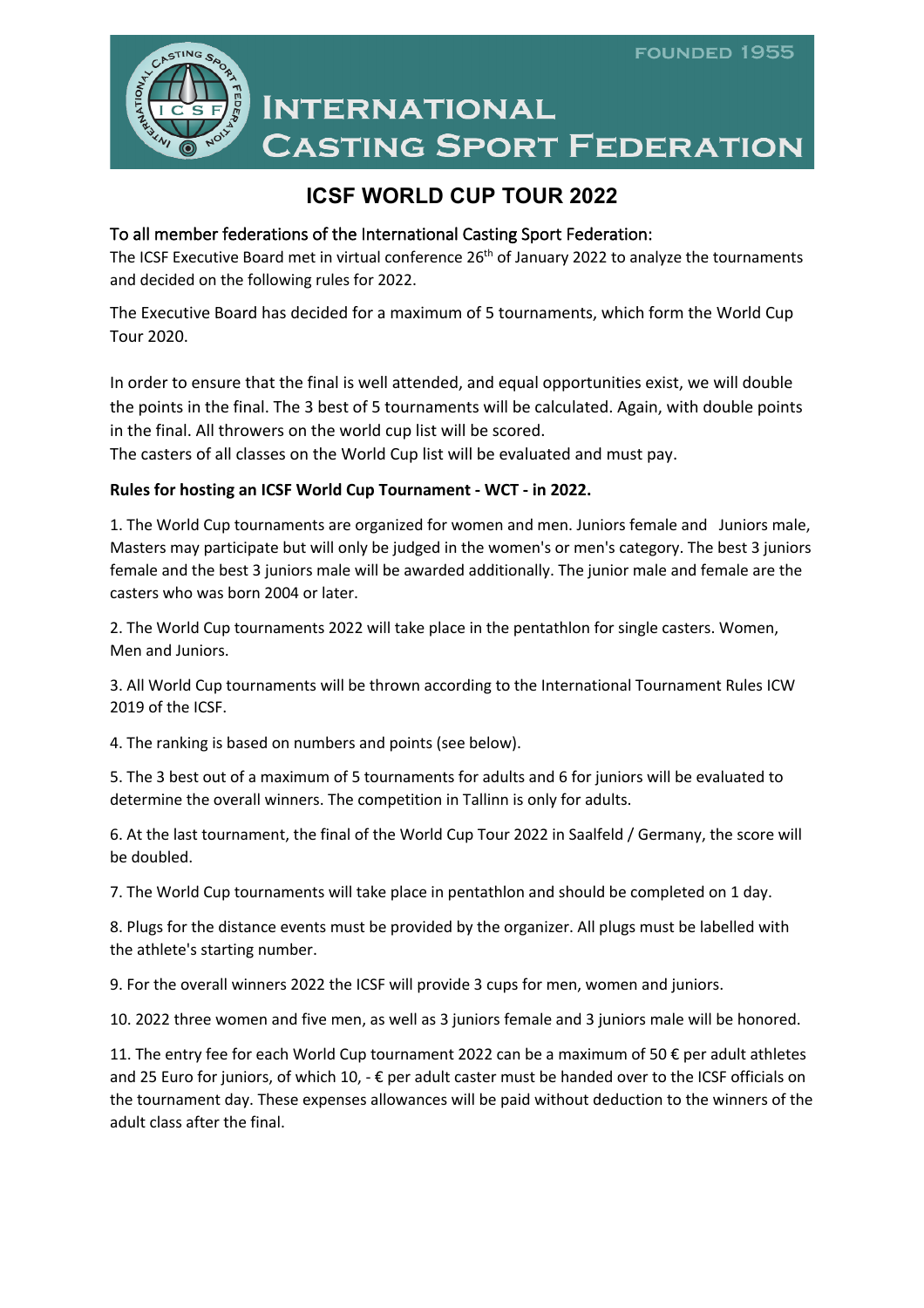12.The expense allowances for men and women differ in the amount and are calculated based on the number of women and men taking part.

13. These expense allowances will be given to the overall winners in the final in Szamotuly / Poland and will be paid to three women and five men.

14. All casting federations in the world organized in the ICSF will be invite to World Cup 2022.

The proposals will be published at ICSF web.

15. In the invitations the athletes must be given the opportunity to organize accommodation, meals etc. at their own expense.

16. at all World Cup tournaments, at least one invited foreign, recognized International Judge must be present at the expense of the organizers.

17. A jury must be announced at all World Cup tournaments. The jury must consist of three members, one of whom must be from the organizing association.

18. At all World Cup tournaments a computer program is to be used for the results. The results must be handed over or sent to the ICSF immediately after the end of the tournament.

19. A cozy get-together, banquet or dinner should be the conclusion for all participants on the same day. The award ceremony will also take place. This festive evening should be carried by the participants themselves. Also, all associations should receive a complete list of the results at this time.

20. The overall award ceremony will be held by representatives of the ICSF and the organizer.

To ensure that the final is well attended, and equal opportunities exist, we will double the points in the final. All casters on the ICSF World Cup Tour list will be scored.

The casters of all classes on the World Cup list will be evaluated and must pay.

| 16. April     | Tallinn, Estonia                           | <b>EST</b> | <b>WORLD CUP</b> |                     |
|---------------|--------------------------------------------|------------|------------------|---------------------|
| 28. May       | Lenzing, Austria                           | <b>AUT</b> | WORLD CUP        | <b>WORLD CUP</b>    |
| 25. June      | <b>Ceske Budejovice, Czech</b><br>Republic | <b>CZE</b> | WORLD CUP        | <b>NORLD CUP</b>    |
| 9. July       | Nove Zamky, Slovakia                       | <b>SVK</b> | WORLD CUP        | <b>WORLD CUP</b>    |
| Canceled      | Sostanj, Slovenia                          | <b>SLO</b> | WORLD CUP        | WORLD CUP<br>turior |
| 17. September | Saalfeld, Germany                          | <b>GER</b> | WORLD CUP        | WORLD CUP           |

#### **ICSF World Cup Tour 2022 Program**